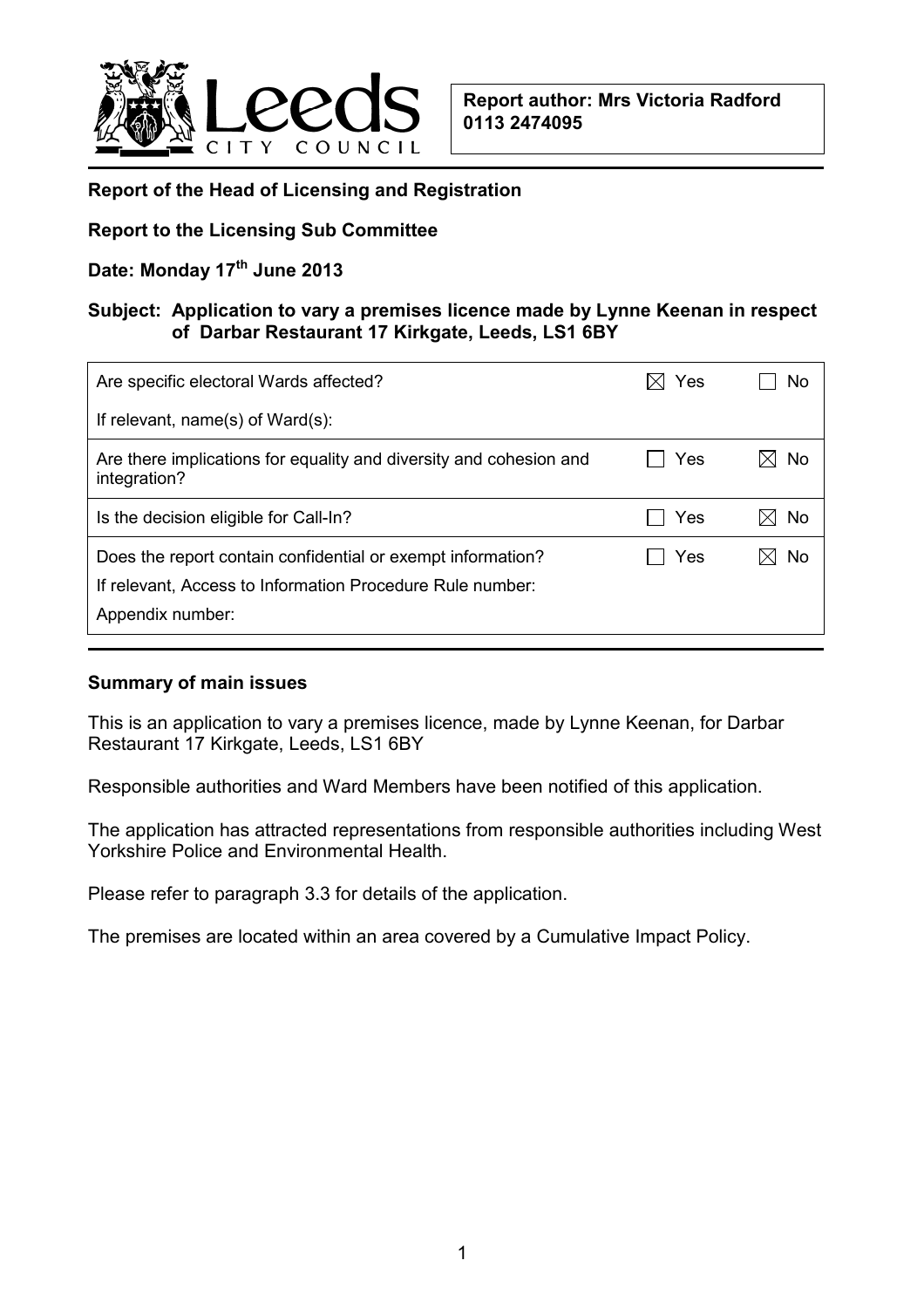# **1.0 Purpose of this Report**

- 1.1 To advise Members of an application made under section 34 of the Licensing Act 2003 ("the Act") for a premises licence in respect of the above mentioned premises.
- 1.2 Members are required to consider this application due to the receipt of representations.

# **2.0 History of Premises**

- 2.1 An application for the conversion of the former licence into a premises licence was submitted in July 2005 under the Licensing Act 2003. No objection to the conversion application was received and a premise licence was duly granted for the existing hours and activities.
- 2.2 In March 2008 an application to vary the licence was submitted to extend the hours for licensable activities until 05:00 hours. Representations were received from Leeds City Council Environmental Health and West Yorkshire Police, agreements were reached with all parties and a licence was granted as applied for.
- 2.3 A minor variation was submitted in April 2010 applying to remove certain conditions attached to the premises licence and to make structural alterations. The application was refused due to receipt of representation from West Yorkshire Police as they felt the application would significantly change the nature of the business and result in the licensing objectives being undermined.
- 2.4 The licence was transferred from Raza Hussai to Lynne Keenan in May 2012.
- 2.5 A copy of the existing licence is attached at Appendix A

# **3.0 The Application**

- 3.1 The applicant is Lynne Keenan
- 3.2 The application form may be found at Appendix B to this report.
- 3.3 In summary the application is to change the primary use of the premises from a restaurant to a bar, in order to do this the applicant has applied to remove the following conditions;
	- At any time that the Premises Licence has effect, the sale of alcohol for consumption on the premises will be ancillary to the service of table meals.
	- At any time that the Premises Licence has effect a minimum of 60 covers shall be maintained at the premises.

 Members are to note that all licensable activities and timings are to remain as existing.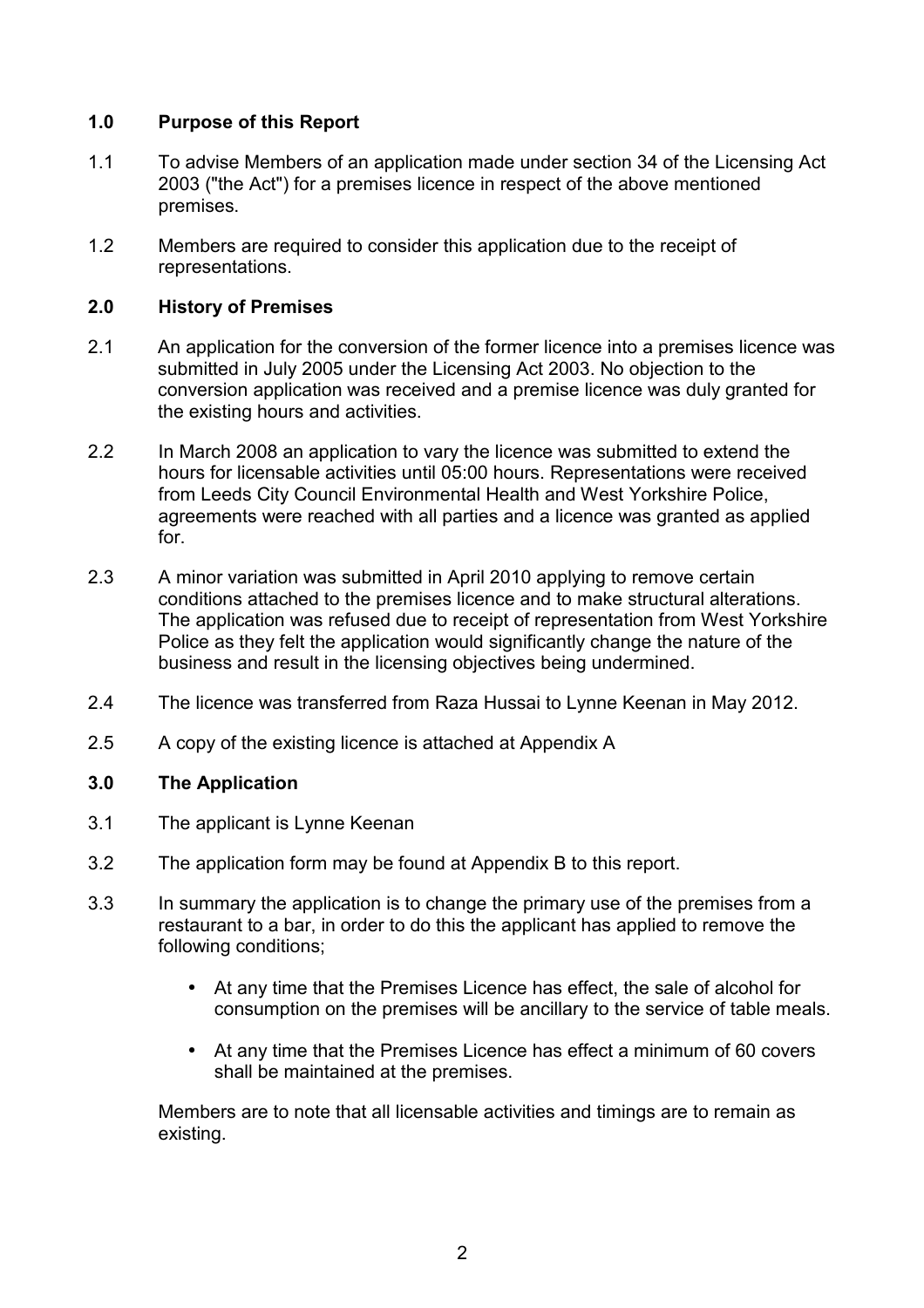# **4.0 Other matters relevant to the application**

4.1 Members are to note that although the premises licence has the benefit of sale by retail of alcohol, the premises do not have an individual specified as the designated premises supervisor resulting in no alcohol sales to take place at the premises until the licence holder submits an application to nominate a person.

#### 4.2 Equality and Diversity / Cohesion and Integration

4.3 At the time of writing this report there were no implications for equality and diversity. Any decision taken by the Licensing Sub-Committee will be in accordance with the four licensing objectives as prescribed by the Licensing Act 2003.

#### **5.0 Steps to promote the Licensing Objectives**

5.1 The applicant does not propose any further measures to promote the licensing objectives.

## **6.0 Location**

6.1 A map which identifies the location of this premises is attached at Appendix C.

## **7.0 Cumulative Impact Policy**

- 7.1 The premises are located within the Cumulative Impact Area 1.
- 7.2 Cumulative impact means that the potential impact on the promotion of the licensing objectives here there are a significant number of licensed premises concentrated in one area.
- 7.3 An applicant wishing to obtain a new licence for premises falling within the cumulative impact areas must identify through the risk assessment process and/or operating schedule the steps that they intends to take so that the council and responsible authorities can be satisfied with that granting of a new licence will not add to the impact already being experienced.
- 7.4 Details of the Cumulative Impact Policy specific to Area 1 City Centre and an outline of the evidence behind the reason for setting this Policy is attached at Appendix D.

#### **8.0 Representations**

8.1 Under the Act representations can be received from responsible authorities or other persons. Representations must be relevant and, in the case of another person, must not be frivolous or vexatious.

#### 8.2 Representations from Responsible Authorities

8.2.1 Representations have been received from West Yorkshire Police and Environmental Health in their capacity as Responsible Authorities.